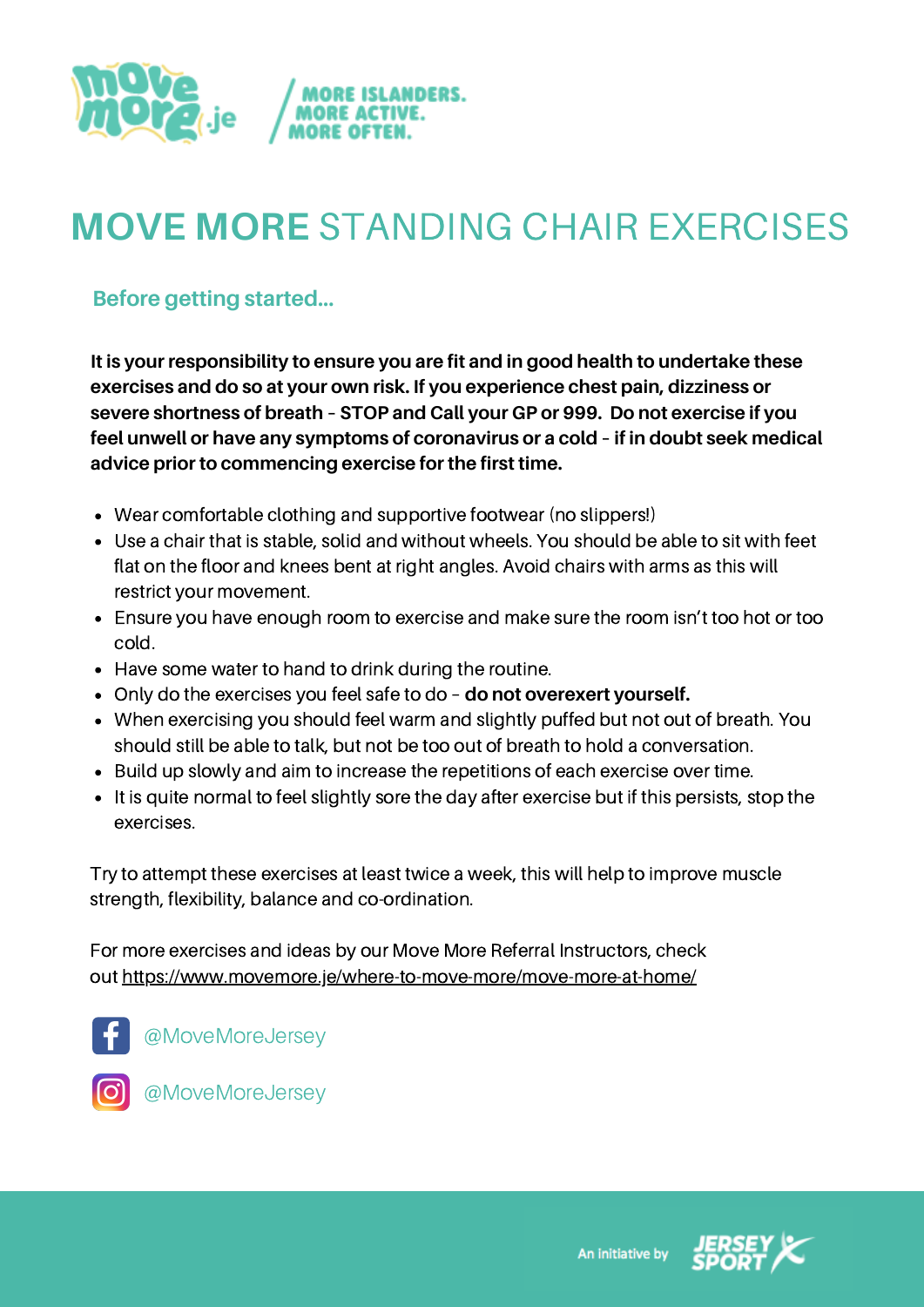

### STANDING EXERCISES

#### SIT TO STAND



- Sit upright with your bottom near the front of the chair and with your feet hipwidth apart and slightly back.
- Lean slightly forwards and stand up slowly, using your legs. If you need to, you can push up with your hands on the chair or on your legs. Keep looking forwards, not down.
- Stand upright then step back until your legs touch the chair and slowly lower yourself back into the chair.
- Repeat 10 times

#### HEEL RAISES





- Stand tall, holding the back of a sturdy chair, work surface or kitchen sink.
- Lift both heels off the floor, taking your weight onto your big toes, as far as is comfortable.
- Hold for three seconds, then lower with control. The movement should be slow and controlled.
- Repeat 10 times.

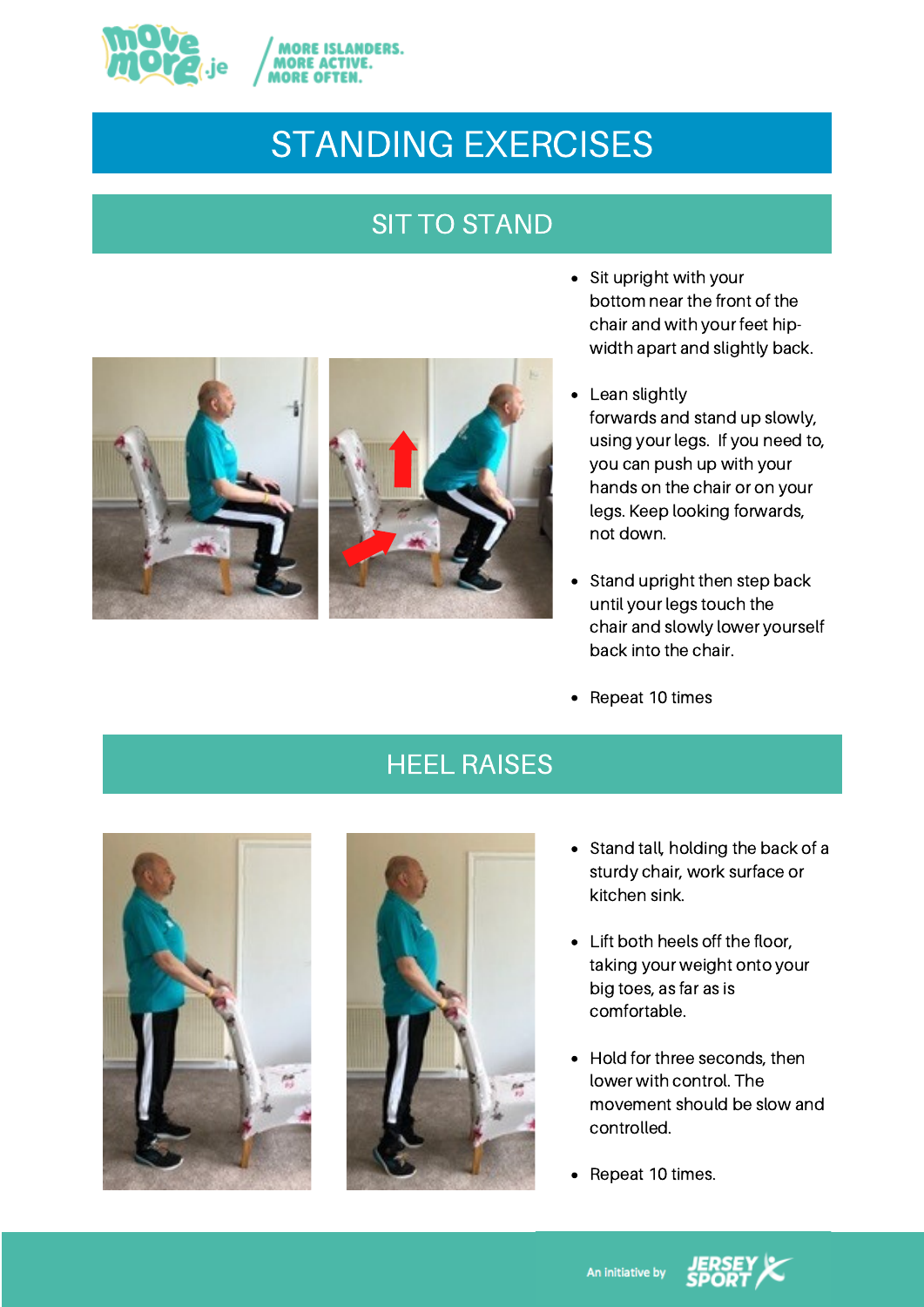

### STANDING EXERCISES

#### TOE RAISES





- Stand tall, holding the back of a sturdy kitchen-type chair or kitchen sink.
- Raise your toes, taking your weight onto your heels as far as is comfortable.
- Tuck your bottom in and stand tall - you don't want to stick your bottom out!
- Hold for three seconds, then lower with control. The movement should be slow and controlled.
- Repeat 10 times.  $\bullet$

#### ONE LEG STAND





- Stand tall, holding closely to your support with one hand (you can use two hands if one hand is too difficult). You can use the back of a sturdy chair or kitchen work surface.
- Lift up one leg and balance. Keep your hips level, the supporting knee soft and your posture upright. Hold the position for 10 seconds then gently place your foot back on the floor.
- Repeat with the other leg. Aim to do 3 on each leg.

An initiative by **JERSEY**